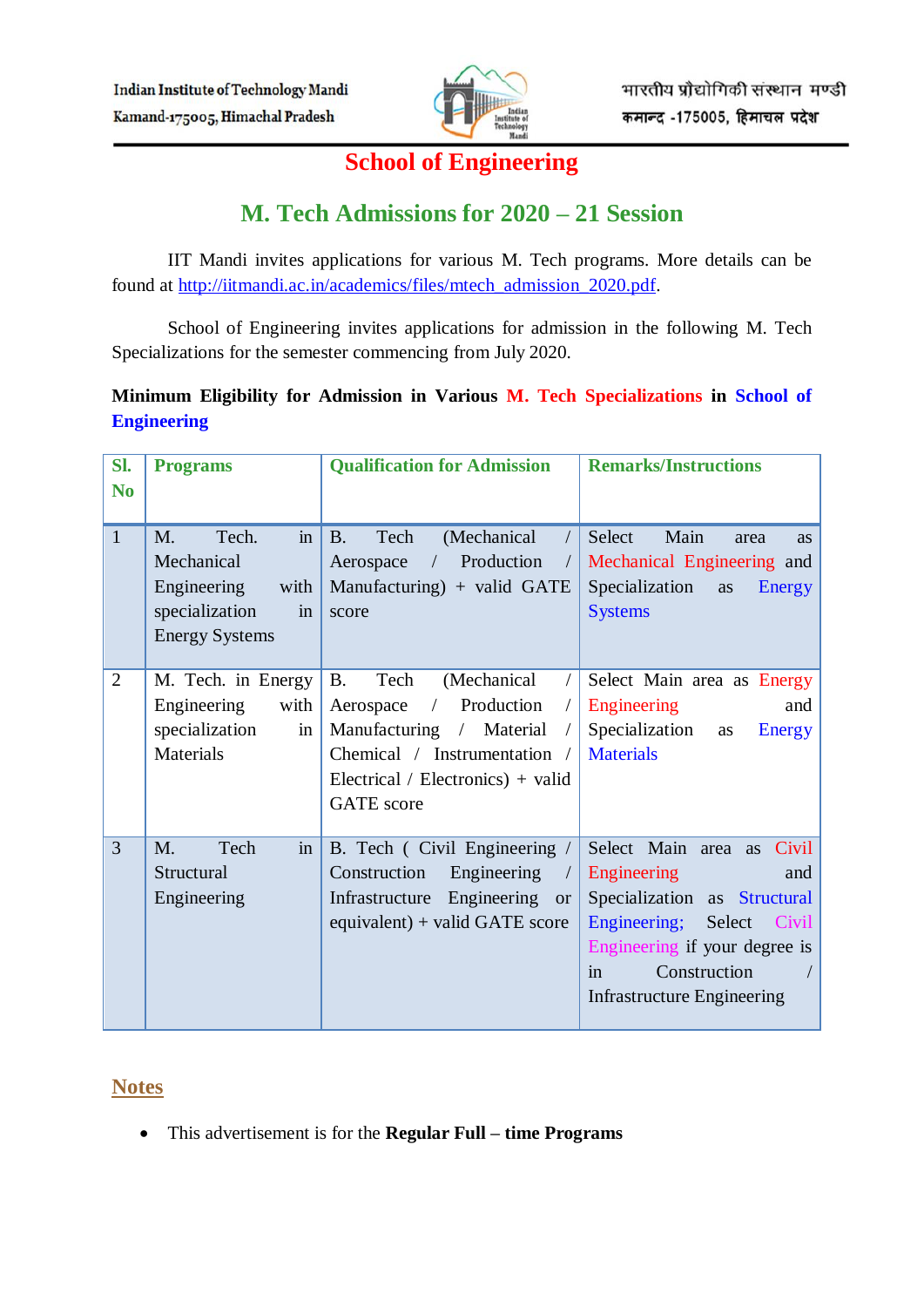

- It is mandatory for all candidates to register at Common Offer Acceptance Portal (COAP; [http://coap.iitm.ac.in/\)](http://coap.iitm.ac.in/) and COAP registration number is mandatory for filling the application form. Admission offer will be made through COAP portal. The applicant is responsible for the information provided. IIT Mandi or COAP does not take any responsibility for the wrong information provided by the candidates and further consequences.
- B. E. / AMIE / Other Equivalent exams will be considered as B. Tech. One may refer to <http://iitmandi.ac.in/academics/files/Ordinances-for-M.Tech-M.Sc.pdf> for further details.
- Candidates with B. Tech from IITs and having CGPA higher than or equal to 8.0 can apply for M. Tech without GATE score. They have to select **B. Tech (IIT)** under UG and **Not Applicable** under Entrance exam (GATE).
- The eligibility criteria mentioned above are minimum and the shortlisting committee(s) may use higher cut-off levels for shortlisting.
- There will not be any direct communication to the candidates regarding the admission process, shortlisting criterion etc. They have to visit IIT Mandi website [\(www.iitmandi.ac.in\)](http://www.iitmandi.ac.in/) for any updates related to admissions, if any.
- Candidates appearing for final examinations of their B. Tech program with valid GATE 2020 score can also apply. The admission is offered provisionally for such candidates. At the time of the Interview / Written Test / Counseling / Spot Admissions or combination or at the time of joining, they must bring a certificate in original from the head of Institute stating that by 30th July 2020 (or date notified by the Institute), s/he will have appeared for examination in all subjects required for obtaining his/her B. Tech degree. In case such candidates fail to secure above mentioned qualification, the provisional admission will be terminated with immediate effect.
- IIT Mandi reserves the right to admit / not admit for any of the advertised areas.

## **Application Procedure**

Candidates should apply online only using the link: <http://oas.iitmandi.ac.in/admission>

For any problems regarding filling-up of online applications, please contact send mail to [\(oassupport@iitmandi.ac.in\)](mailto:oassupport@iitmandi.ac.in).

For any other queries, you may contact at [se\\_admissions@iitmandi.ac.in](mailto:se_admissions@iitmandi.ac.in)

### **Important Dates**

Starting date for filling Online Application: 23 March 2020